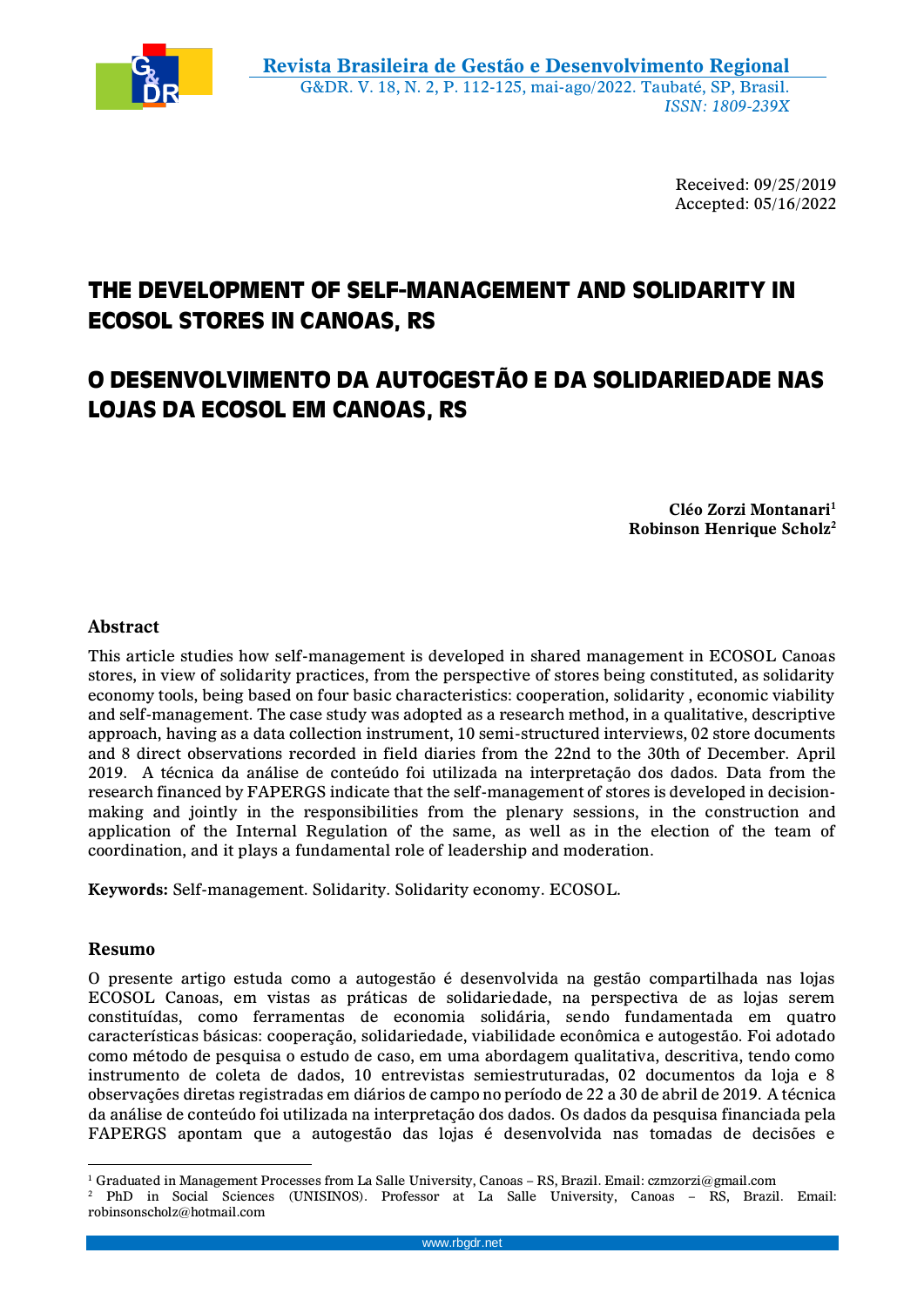solidariamente nas responsabilidades a partir das plenárias, na construção e aplicação do Regimento Interno das mesmas, assim como também na eleição da equipe de coordenação, sendo que ela exerce um papel fundamental de liderança e moderação.

**Palavras-chave:** Autogestão. Solidariedade. Economia solidária. ECOSOL.

#### **Introduction**

In Brazil, from 1980 onwards, the growth of systematic unemployment caused a precariousness of informal work and the lack of perspectives of insertion of formal work, led to the search for alternative economies, among them the Solidarity Economy, which can be observed in three dimensions: i) economically, which proposes self-management; ii ) culturally, producing and consuming local and healthy products; iii ) politically in a change of society, based on the values of solidarity, democracy, cooperation, environmental preservation and human rights.

In the state of Rio Grande do Sul, Brazil, in 1999, the Research Group in Solidarity and Cooperative Economy (ECOSOL) was created with the objective of investigating associative and cooperative experiences and, from it, the articulations of the Economic Forums are mobilized. Solidarity at the municipal, regional, state and federal levels. Thus, in the city of Canoas, the Municipal Forum of Popular Solidarity Economy was also built and organized, in the sense of expanding the spaces for discussions and moving the solidary economy through solidary economic enterprises.

On December 18, 2012, through Law No. 5717, the Policy for Fostering a Popular Solidarity Economy was instituted in the Municipality of Canoas/RS, giving legal certainty to the Forum and bringing together Canoan enterprises in the area of handicrafts, food and urban family farming in two fixed spaces in the city, constituting the ECOSOL stores in Canoas: at Estação Canoas/La Salle of the Trensurb SA and at Praça da Bíblia, both in the center of the city.

Based on this context, we have a research problem: how is self-management developed in shared management in ECOSOL stores in Canoas, in view of solidarity practices? Therefore, the objective of the study is to understand how self-management is developed in shared management in ECOSOL stores in Canoas, in view of solidarity practices. The specific objectives are: a) to evaluate entrepreneurs in the sense of belonging and responsibility in management; b) analyze the possible criteria for entry as an exhibitor taking into account solidarity; c) study the criteria that can be punished or excluded from stores from the point of view of self-management; d) observe the dichotomy between work and income and the values proposed by ECOSOL.

This article is one of the results of a research funded by the Fundação de Amparo à Pesquisa do RS – FAPERGS, which covers the understanding of the solidarity economy and its practices in the municipality of Canoas, RS. The method adopted in this study is qualitative and descriptive, using the case study as a technical procedure. The data collection techniques used were the consultation of store documents, the application of 10 semi-structured interviews and 8 direct observations from April 22 to 30, 2019, recorded in field diaries. Data were interpreted through content analysis.

This work is composed of 5 sections composed as follows: In section 1, this introduction is presented, followed by section 2, which deals with the theoretical framework. In section 3, the study method is explained and in section 4, the collected data are analyzed. Finally, in section 5, the final considerations are pointed out.

#### **Solidarity Economy**

The solidarity economy has emerged as an alternative way of facing exclusion in the capitalist way, but in Brazil, it is only from the 1990s onwards that it has been perceived in different forms of previously marginalized social categories. These are transformed into various ways of organizing work, such as associations, cooperatives or informal collective groups for the production of goods and income generation. (FERRARINI *et al* , 2018). For Veronese, Gaiger and Ferrarini (2017), it differs from other economic initiatives and encompasses a field of social economy fundamentally due to certain characteristics, such as collective ownership, the protagonism of the workers themselves and the self-management of the enterprise, with peculiarities and references. developing with practices endowed with singularity and creativity. However, the main focus of these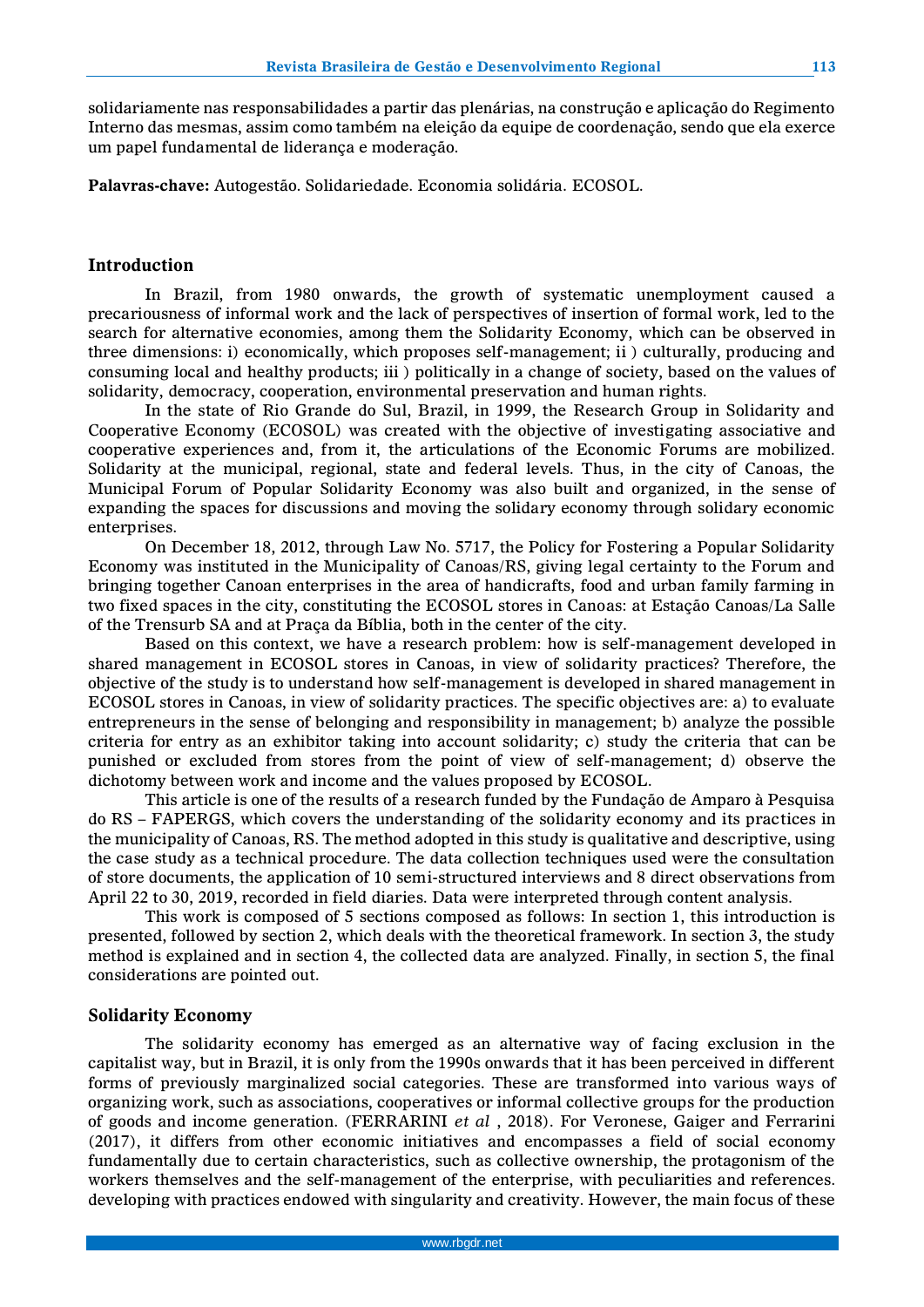groups is the generation of social well-being and dignified survival for their members. The extensions of economic limits are studied in Ferrarini *et al* (2018, p. 308):

> Solidarity economy is not just a way of producing material life, but alternative ways of building ties and political practices that rebuild primary protection networks and that are capable of reducing situations of vulnerability, strengthening identities and promoting citizenship.

Their relationships are defined based on cooperation, appreciation and preservation of the subject and society (SANTOS *et al,* 2016). The solidarity economy is opposed to a system of mass production and centralization of work as a need for human subsistence. It brings with it a community or solidarity development, because all those involved participate as a collective society, and its economic, political and cultural results are shared with respect to the diversity of race, ethnicity and gender, building a new form of social inclusion. For Pessy and Scholz (2015), the solidarity economy is characterized as an efficient way of generating income and establishing social relationships between people and their needs.

The cooperation starts from the existence of common interests and objectives and the union of efforts and capacities, in the aspect that "[...] the solidarity economy came to encompass, in its expansion process, various social categories and various modalities of organization, as informal income generation units [...]" (FERRARINI *et al,* 2018, p. 307). In this sense, Veronese, Gaiger and Ferrarini (2017, p. 91), point to the diversity of forms of cooperation, as an example: "associations, informal groups, cooperatives, self-management companies, local initiatives in the field of social services and assistance to people in need, social enterprises and solidarity finance". These collective organizations aggregate a set of individual and family activities for those who work and constitute the community, contributing to its development (BRAND, 2016).

According to Gross (2016), cooperativism plays an important role in the solidarity economy due to its own characteristics, such as democratic control by members, commitment to their education, distribution of responsibilities and results. Thus, there are feelings of belonging about the business and collective decisions.

The decision-making process on the part of group members differs from false cooperatives, which according to Veronese, Gaiger and Ferrarini (2017, p. 91), "use the cooperative legal framework to intermediate low-cost labor, keeping the company hierarchy and the division between capital and labor intact.", fleeing the purposes of free and democratic cooperation.

The economic dimension of solidarity economy projects is one of the motivational bases for the aggregation of efforts and personal resources for production, processing, credit, marketing and consumption. It involves the set of elements of economic viability that, in accordance with Gaiger , Ferrarini and Veronese (2018), presupposes individuals not only entirely altruistic, but multifunctional and endowed with full communicative rationality. This implies that it is necessary to guarantee, with its own means, the continuity of its economic activity, thus assuming the inherent costs and risks, without depending on external contributions.

After conceptualizing the theme of solidarity economy, in the next section solidarity is characterized with its conceptual bases and that dialogue with the scope of this study.

#### **Solidarity**

Solidarity comes in the proposition of inclusion, having the subject as part of a society as a whole or as a counterpoint to social exclusion, since it seeks to add economically disadvantaged individuals to collective growth. Mendonça (2018, p. 98) defines it as follows:

> Solidarity, etymologically, goes back to the term *solidum* which in Latin means something cohesive, whole, compact. It is, therefore, associated not only with ethical values, but also with the concept of equality, since everyone is part of the same community and must, therefore, ensure their well-being.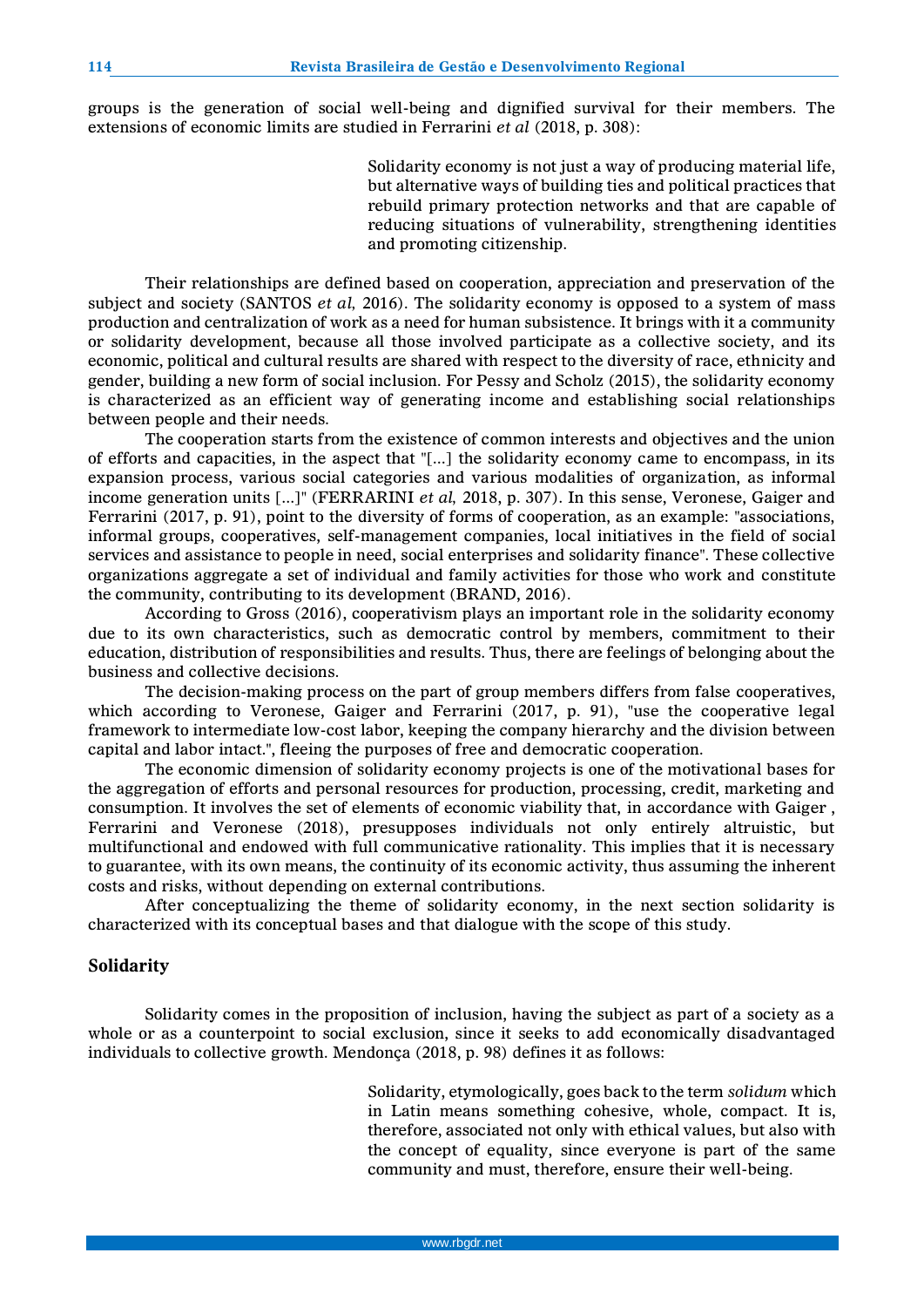Solidarity, according to Bajoit (2006), can be understood in two logics: in the logic of reciprocity in which each one has something that is useful to the other and is willing to give in exchange for something they need; and in the logic of gregariousness , understanding that each individual in the group has something that everyone lacks and they complete each other when they are together. The combination or articulation of the logics of solidarity translates into more solid groups, however, others are organized in a single logic with more fragile relationships, but still very interesting.

Gaiger and Santos (2017, p. 302) understand that social movements achieve virtuous experiences when they seek bases in reciprocity, placing it in the grandeur of an economic principle, equivalent to the others, because "reciprocity can be examined within the scope of social practices in its role as an axiological and moral vector that drives the concrete modalities of mutual and successive services between individuals, collectivities and peoples". In the context of solidarity economy, the character of solidarity can be observed from the fair distribution of results, in the improvement of the living conditions of the participants, in the relationships established with the local community or with other social movements. Complementing, according to Brand (2016, p. 161), "another foundation is solidarity, promoted among participants who establish social bonds of reciprocity among themselves in their cooperative relationships". Thus, according to Veronese, Gaiger and Ferrarini (2017), solidarity contributes to reducing the boundaries between individual and collective interests and stimulates the practices of concrete experiences in the management of the common good.

After presenting the understanding of solidarity in the context of the solidarity economy, the following section bases self-management in the practices of collective and democratic participation.

#### **Self-management**

The concept of self-management is related in a context of collective and democratic participation, providing autonomy for individuals to become responsible for decisions, controls and directions of an enterprise (BRAND, 2016). Costa (2018) starts from a principle in which workers take over the means of production and self-organize work and life. Now, for self-management to take place, it is necessary for the partners to recognize that they all have the same rights and share a common project with equal abilities and conditions. In other words, " democratic management encourages participation and ensures that fundamental deliberations are taken by the group of partners; it is the form that best suits the collective and egalitarian nature of the solidarity economy" (GAIGER; FERRARINI; VERONESE, 2018, p. . 153).

Gross (2016) points out as a challenge to self-management in solidary economic enterprises the great difficulties related to the lack of specialization and professional qualification of the cooperative members, although there are exceptions, the vast majority do not have knowledge in managerial, accounting or financial administrative areas. This thought is in line with the study on the challenge to self-management by Borges *et. al* . (2013, p. 104): "it concerns the ability of the members of an enterprise to manage it efficiently in the absence of an expert".

According to studies by Gross (2016, p. 50) not all solidarity enterprises are guided by the same ideological values among workers in democratic management, some have different values from those preached to self-management, as "we have to question the effective support of the solidarity economy based on unconditional self-management and solidarity". However, involvement and collaboration with the enterprise become a requirement for the individual as a participant in the group, since the collaboration and its actions will impact the other participants. Santos *et al .* (2016, p. 51) brings as an observation to the management mode, different behaviors among the members: "while some understand and assume the mode of construction and daily learning, others, however, perceive only as an alternative source of income without involving themselves if in selfmanagement."

After presenting the theoretical framework of this article, the following section describes the research method and the contextualization of the study.

### **Method**

The study financed by FAPERGS, under Grant Term nº 17/2551-0000863-4, was developed through a qualitative approach, as it seeks to understand how the self-management of the case under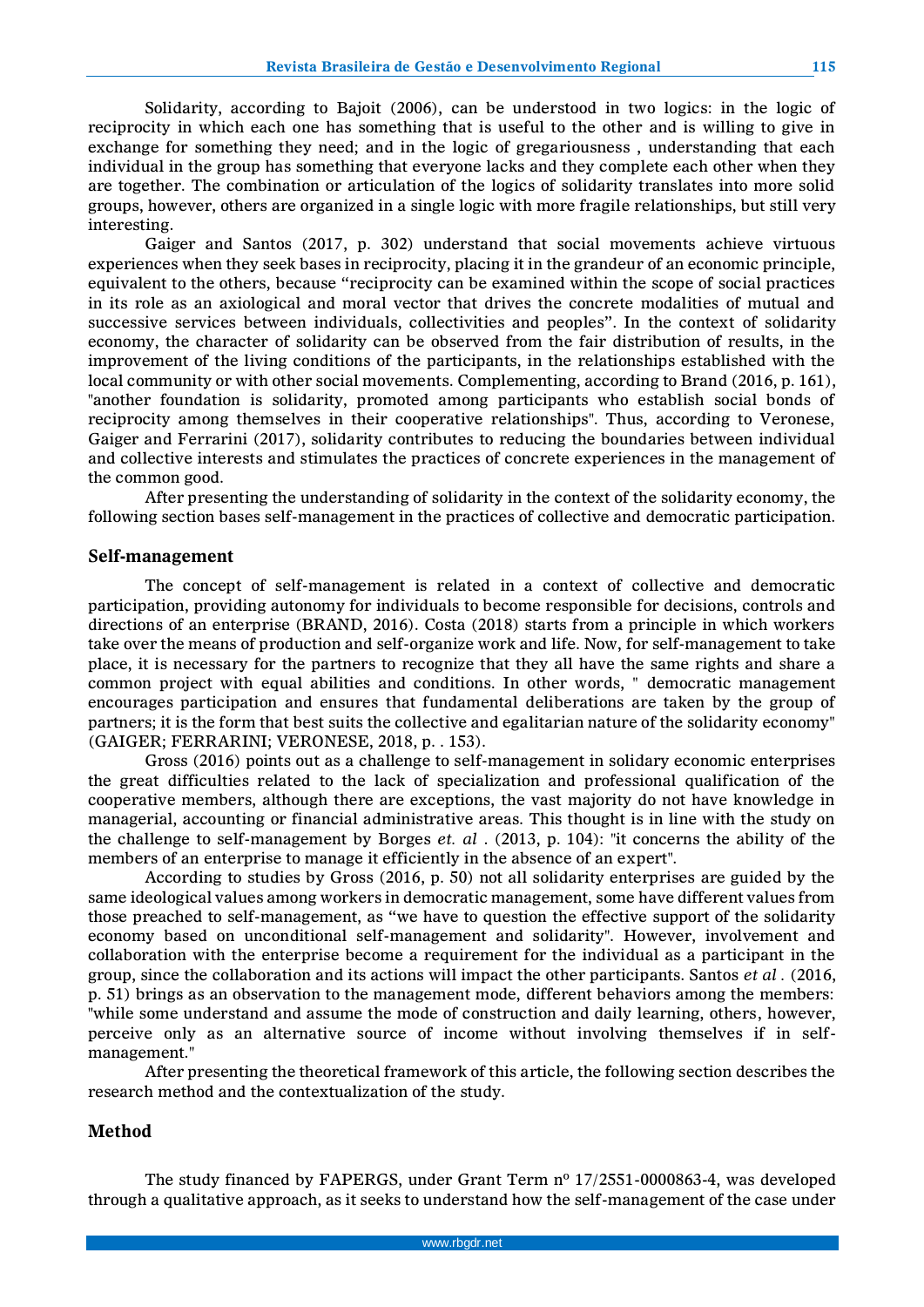study takes place, according to Minayo (2012, p. 693) , "the main verb of qualitative analysis is to understand. To understand is to exercise the ability to put oneself in the other's shoes".

The research was descriptive, as it had "[..] as its primary objective the description of the characteristics of demand, population or phenomenon, or else, the establishment of a relationship between variables" (GIL, 2002, p.42). As a technical procedure, it opted for the case study (YIN, 2001) to take into account the data collected specifically from ECOSOL Canoas, in the aforementioned stores. This method "[..] focuses on the study of a particular case considered representative of a set of analogues, which it significantly represents" (SEVERINO, 2016, p. 128).

To obtain the data, 10 semi-structured interviews between April 22 and 30, 2019 were used as collection instruments, which were recorded and transcribed to be properly analyzed later. It also made use of 8 direct observations, on the same days mentioned and 02 documents referring to the enterprise, namely, the Internal Regulations and the Cash Book. According to Pádua (2016), in a semi-structured interview, the researcher organizes a script of questions on the topic, allows or encourages the interviewee to spontaneously talk about the subject, revealing nuances that will collaborate with the main theme. In direct observation, according to Yin (2001) one can formally or informally assess the incidence of certain behaviors at a given time, offering additional information or characteristics about what is being studied. The documents complement the case study, which for Severino (2016, p. 128), "is any form of recording and systematizing data and information, placing them under conditions for analysis by the researcher".

The collected data were analyzed using content analysis as a technique, which according to Campos (2004), is a set of research techniques whose objective is the search for the meaning or meanings of a document, referring to the study of both the contents in the figures of speech, ellipsis, between the lines, based on the researcher's creativity and capacity.

#### **Contextualization of ECOSOL Canoas Stores**

The stores, objects of the proposed case study, belong to solidary economic enterprises that are part of the Municipality's Forum for Popular Solidarity Economy (ECOSOL) and are located at two addresses: at Estação Canoas/La Salle da Trensurb SA, next to the Centro Information Center (the store was opened on June 12, 2014) and in Praça da Bible, close to Highway BR 116 (opened on October 21, 2017). The spaces created by the Municipal Secretary for Economic Development are intended for exhibition and trade by groups integrated into the city's Forum. On site, handicrafts, food products, sale of flowers are sold, in addition to the cultural part that operates in the purchase, sale and exchange of books, CDs, DVDs and vinyl records.

Customer service is provided by Forum members who take on the role of store exhibitors, with 16 exhibitors at Praça da Bible store and 28 exhibitors at Estação Canoas/La Salle store, which are divided in scale to serve in the morning shifts. It's late. The stores are open from 9 am to 7 pm, from Monday to Friday and on themed dates such as Mother's Day, Book Fair, Father's Day and Christmas, the space is also open on Saturdays, service is from 9 am to 4 pm. .

After the presentation of the method used, as well as the contextualization of ECOSOL Canoas Stores, the data analysis is presented in the next section.

#### **Data Analysis**

This section is of great importance in the article, as it sought to clarify and answer its objective from the understanding and analysis of the data collected through the unfolding of the specific objectives interpreted separately, which are presented below.

#### **Participation, Decision-making and Responsibility.**

ECOSOL Canoas Stores, as they are composed of solidary economic enterprises, have selfmanagement as a principle, which, in accordance with Gaiger, Ferrarini and Veronese (2018) , requires the involvement of the partners in the management and identical decision-making power. In contribution to this, Brand (2016) points to self-management as an autonomy for individuals to become responsible for decisions, controls and directions in an enterprise.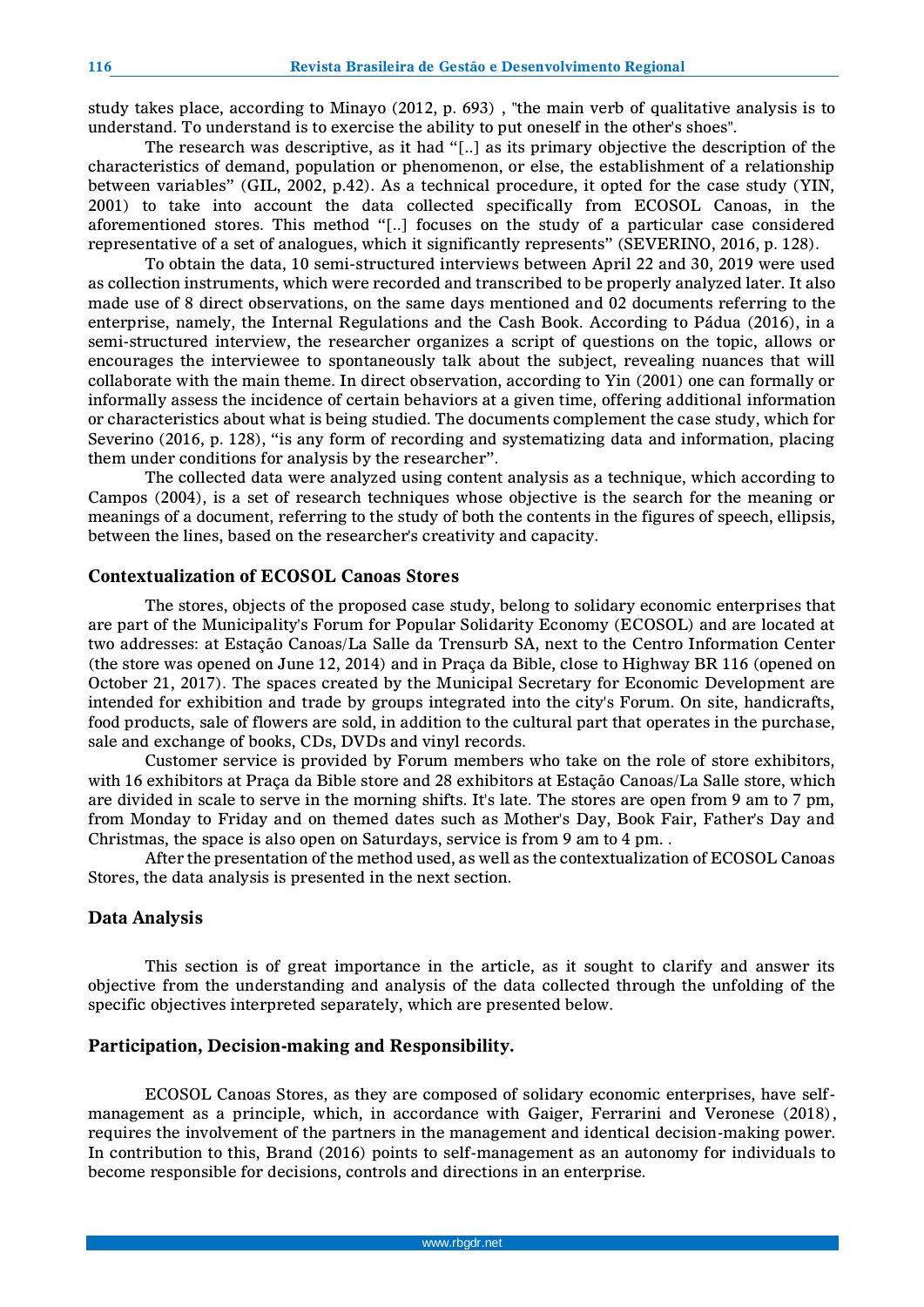In this context, the involvement and participation of store members in decision-making (SANTOS *et al* , 2016) is understood in the speech of Interviewee 5: " Decision-making is together, we have a meeting every month in the plenary , and from there, all the difficulties are discussed, the things that will arrive, what will come out, what can and cannot". In collaboration with Interviewee 1: "[..] everyone has the power to put ideas, it is always like this, to improve and if you see what is best, it is adopted". The essence of self-management present in the store's self-management practices can be seen from the data, in line with the studies of Gaiger, Ferrarini and Veronese (2018).

However, one can observe a greater burden on the coordination team of the Stores, as stated by Interviewee 3: "[...] it's not like that, you know it's a bunch of women, right? But it's not quite like that, there are those who decide things more and we obey". This position of the coordination is also evident in Interviewee 10: "[...] we can give an opinion, but the decisions are made by the forum coordinators". It is noted that the contradiction is present in life in society and is no exception to the rule in an enterprise such as the one researched, and must be perceived according to its social relations (MENDONÇA, 2018). In this sense, a fundamental role of leadership is associated, which for Seghetto and Scholz (2015, p. 15): "[...] the leadership component is related to the success or failure of a particular team and how to achieve a certain objective". This thought is in line with the speech of Interviewee 6: "Invariably there will always be someone who will coordinate, they may not be called coordinator, but there will always be a leader". The recognition of this leadership is observed by the interviewee, demonstrating the importance of coordination that can share selfmanagement processes (SCHOLZ; BROCHIER; ROMERO, 2014), as an example of Interviewee 4: "[...] without coordination, a lot would not happen ", contributing this understanding based on Interviewee 3: "Without coordination it wouldn't work, at this point they are right [...]". There is a need for leadership processes present in the relationship with the store's work collective, guided by collective trust and learning (SCHOLZ; VERONESE, 2019).

Coordination is supported as being able to resolve urgent administrative cases of store maintenance, without prior consultation of the assembly, by article 6, item "a" of the Internal Regulations, which refers to the organizational structure of the stores: "the Coordination of Stores, composed of of seven (07) members will be able to resolve administrative cases such as maintenance of the stores, without having to consult a previous meeting of the Stores [...]". However, according to Mendonça (2018), solidarity comes from a perspective of commitment and conception of equality, since everyone integrates and must care for the well-being and growth of the collective, because according to Bajoit (2006), no collectivity survives if there is no division of tasks and socialization among its members, so that they are integrated into this division. In this sense, it is necessary to divide responsibilities. This understanding is understood in the speech of Interviewee 1: "[...] yes, I think that what happens, whether good or bad, is everyone's responsibility [...]". Contributing to this understanding, Interviewee 5 reports that: "Everyone takes care of the store, everyone is responsible, there is a group of people who coordinate the forum, take care of the organization, but in themselves, they all have an obligation to take care of the space, to serve well" . Still in this aspect of solidarity in the face of responsibilities, there is clarity in the speech of Interviewee 8: "[...] it is a solidarity economy, everyone helping each other, working together, dividing the work and the responsibilities". This thought is in line with the understanding of Ferrarini *et al.* (2018, p. 308): "The primacy of solidarity in such enterprises is manifested in the involvement of its members with daily management, in the socialization of productive resources and in the adoption of equity principles".

Still in the self-management perspective, Gaiger, Ferrarini and Veronese (2018) perceive that collective management fulfills the social mission in solidarity economy ventures, when control, management and collective ownership takes place in the exercise of equal power for all, in economic activities, decision and sharing of results, through transparent and democratic administration (BRAND, 2016). In this bias, the belonging factor of the entrepreneurs involved can be observed in the voice of Interviewee 2: "[...] I feel like an owner, because the mayor pays the rent, but what we have here is ours! It's like we say, the store belongs to everyone!". Added to this perception, there are the lines of Interviewee 3: "[...] the owner, yes, it is definitely our store" and Interviewee 4: "[...] we are proud to say to our store [...]".

In the analysis of the data obtained, in order to obtain answers to the first specific objective, it is noticed that there are entrepreneurial and committed postures with the stores and sharing responsibilities jointly, as part of the large group, governed by a coordination, which is composed of members of the group, that is, being the protagonist of the enterprise.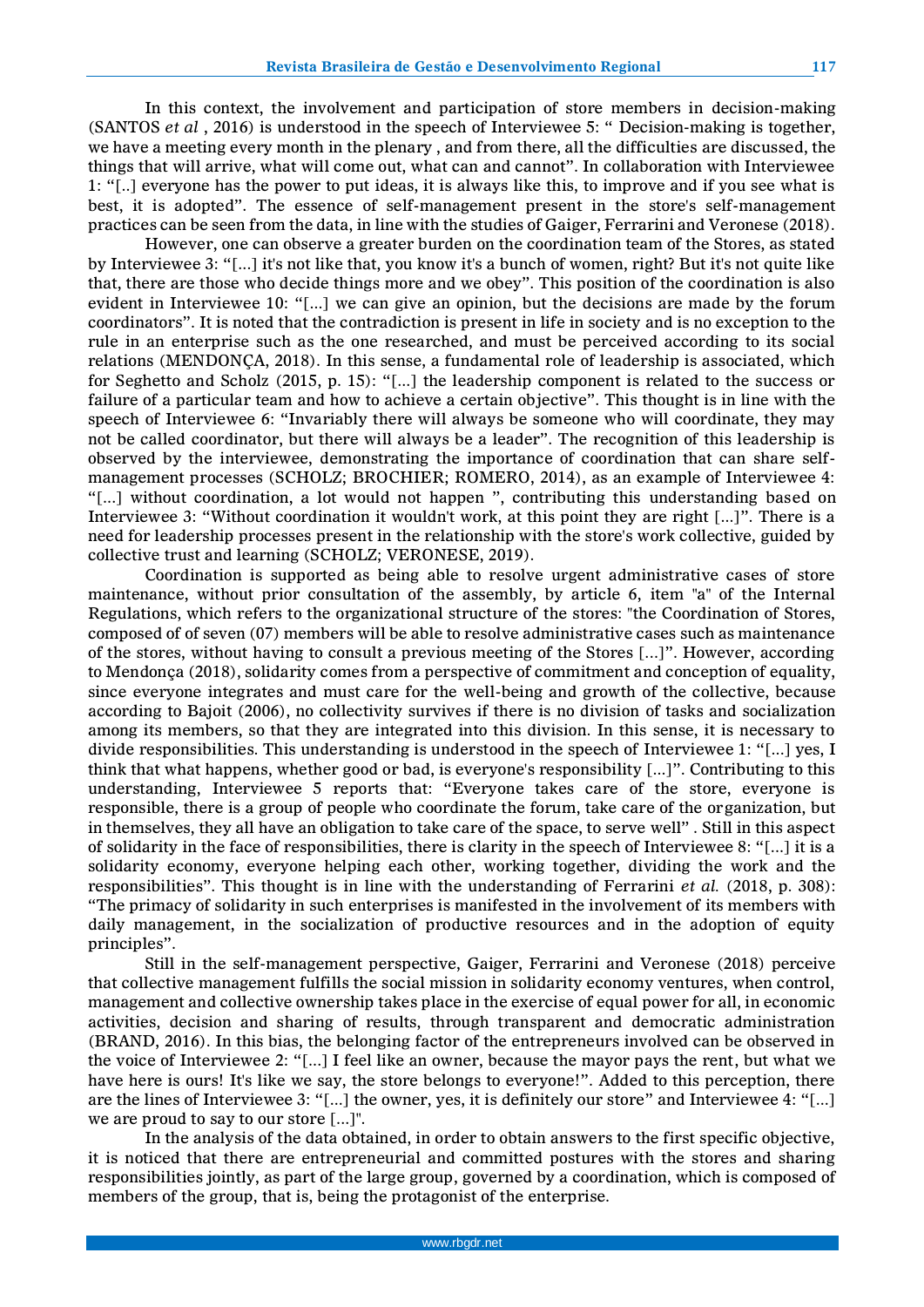The next section will deal with the second specific objective regarding the analysis of possible criteria for entry as an exhibitor, taking solidarity into account.

## **Entry criteria as an exhibitor with a view to solidarity**

The purposes of solidary economic enterprises are opposed to a system of mass production and centralization of work as a need for human subsistence. In this context, for Brand (2016), work is inherent to the individual and as a form of autonomy. According to Veronese, Gaiger and Ferrarini (2017), they have their own peculiarities and references, developing with practices endowed with singularity and creativity. Associated with this, according to Ferrarini *et al (* 2018) emphasizes that they are not only responsible for the purpose of fighting poverty, nor of kindness and compassion, as they are not charities. These groups also have the role of publicizing and practicing solidarity actions in the event of new participants entering and leaving the stores.

As the collectives consolidate (COSTA, 2018), there are inclusions of new participants, and in order to be an exhibitor in stores, it was realized that a journey of this new associate is necessary in a solidary economic enterprise; and this exhibitor candidate, as well as the enterprise, must participate in the Canoas Solidarity Economy Forum for at least 1 year, as commented by Interviewee 5: "You cannot enter here, directly here, you have to take a walk, participate in a group, participate in meetings, 1 year of solidarity economy", and complemented by Interviewee 2: "You have to have groups within the solidarity economy to participate in the store. We go through screening, everything to be part of the store here". These statements are in addition to what is proposed by the Internal Regulations for Enterprises, in article 21, item "a" in relation to the group: "To participate in the Stores, the group must be participating at least for (01) year in the ECOSOL Forum" , and in item "b" that treats the exhibitor as a participating individual: "To participate in the Stores, the person must be participating at least for (01) year of the Forum. In this sense, it can be seen that there is a concern for new entrants to be aligned with the purposes of the solidarity economy (GROSS, 2016), evidenced in the speech of Interviewee 9: "[...] they have the principles of the solidarity economy, and then it passes to us, we read a lot to know, how far we are going to bear, endure, respect and then do our part. To be in accordance with the statute of the Forum and the store". The interviewee's perception of the principles of the solidarity economy stands out, such as self-management, cooperation, social responsibility and democracy (SEGHETTO; SCHOLZ, 2015).

It should be noted that, as mentioned in the Field Journal of 04/28/2019: "The Internal Regulations are physically in the store for everyone to access". Still on the regiment, he also brings this recommendation, in relation to the observance of the principles of solidarity economy, purpose of the stores, as rules for the group to participate in it:

> Art. 3 - to participate in the Store, the group must: a) be registered in the Canoense Forum of Solidarity Economy; b) be self -managed , respect the principles of democracy and Solidarity Economy; c) be forwarded by the Canoense Forum of Solidarity Economy in accordance with its screening rules.

In this perspective, there is a stimulus to solidarity (MENDONÇA, 2018) when new participants establish social bonds of reciprocity and solidarity practices (PESSY; SCHOLZ, 2015) in the Forum space, in accordance with Veronese, Gaiger and Ferrarini (2017). ), in the concrete experiences of managing the common good, justice and the collective interest, even before being included in the stores. This reflection is seen in the speech of Interviewee 4: "It is good that these people who join now are already from the solidarity economy, so they know how it is, they already participate".

In another aspect, another factor evaluated to new participants concerns the quality of the work developed, in accordance with Gaiger, Ferrarini and Veronese (2018), individuals capable of guaranteeing, with their own means, the continuity of their economic activity and the success of the enterprise. Based on this thought, the ECOSOL Canoas stores are intended for the trade of products from artisans in the municipality, food products and products aimed at culture (GAIGER; SANTOS, 2017). In this context, screenings are carried out by the coordination, towards quality products, diversification and viability of the stores, according to Interviewee 2: "[...] first they will see what is not in the store, put something different, not the same things , it may even be the same craft technique, but with a different audience". According to Interviewee 6: "the coordination assesses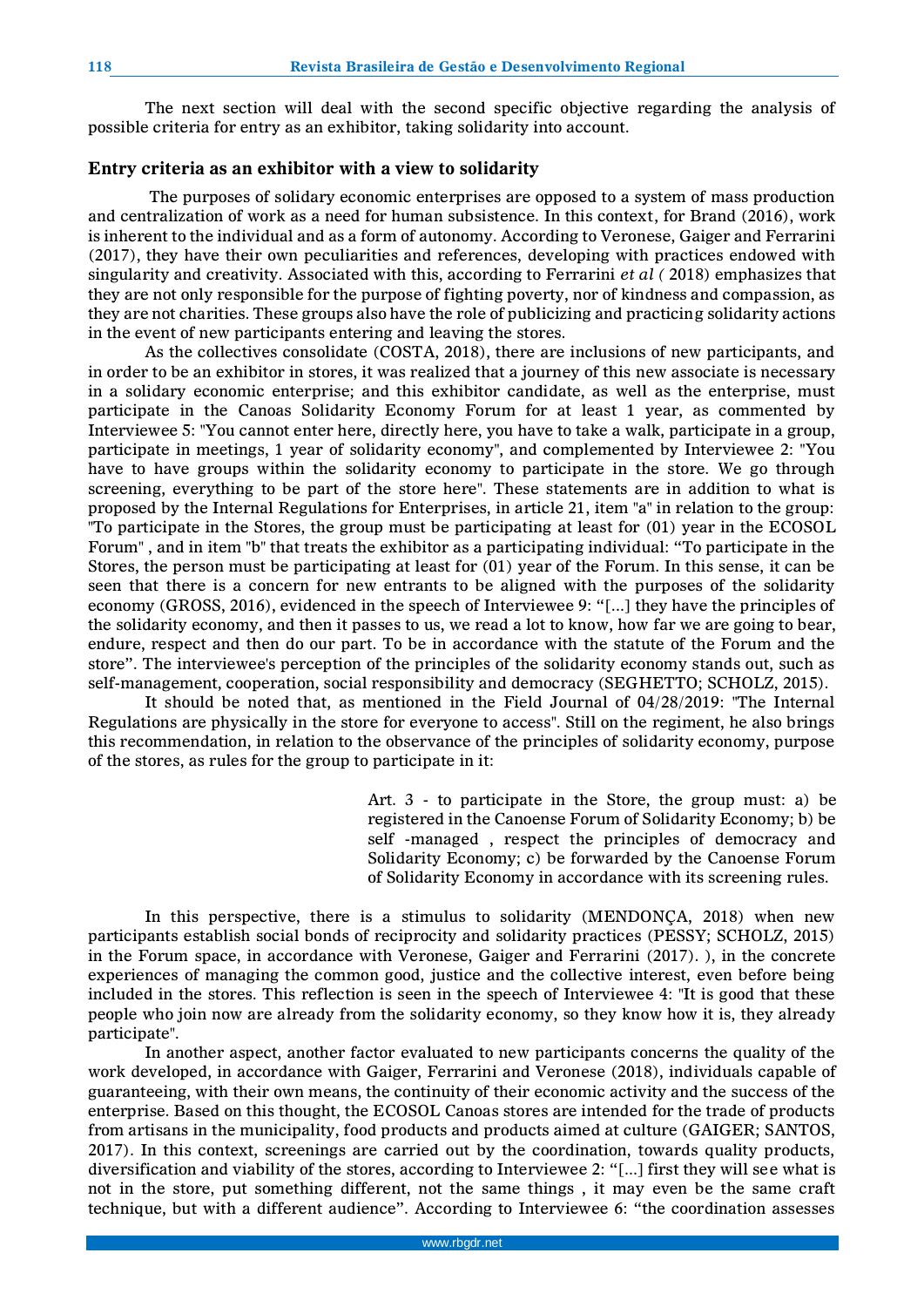whether the product is well made, if it is handmade, it has to be at least 70% handmade, they do not give up on that". These characteristics, in accordance with Brand (2016), refer to the purpose of establishing solidary economic enterprises, which seek to ensure the quantity and quality of the participants' work. According to Interviewee 1: "[...] the coordination is who determines whether or not to enter the store [...]". This role is also recognized by Interviewee 5: "[...] they already have an opinion formed, a system of working, so it's more or less that there, right". 04/19: "the food provided in the establishment is based on healthy, natural food, without preservatives, without additives and is not fried".

At another time, after going through the screening and being considered fit, these new participants need a welcome to feel integrated into the group. This moment is in line with what Gaiger and Santos (2017) present, in which solidarity practices are made possible and developed in the group over the long term, adapting to the demands of the times without detaching from their origins of cooperation, solidarity and reciprocity present in it (SCHOLZ; BROCHIER; ROMERO, 2014). In this aspect, the lines of Interviewee 4 were evident: "I always welcome you well, right, but sometimes, where there are many women working together, right? But in general, the people who enter are welcomed in the same way, there is no difference because it is new or not"; as well as from Interviewee 6: "[...] I have been for two years, several came in, they are well received, yes, very well received [...]".

The data collection from the instruments used demonstrate, as possible criteria for entry as an exhibitor, bases that are linked to the principles of solidarity economy, one of the criteria being the requirement for the new participant that he is already inserted in a group linked to the Forum of Solidarity Economy of the municipality for at least 1 year, experiencing solidarity. At another point, the product to be displayed can be seen as a criterion, comprising a healthy and natural product (in the case of food), sustainable, artisanal, of quality and different from those already existing in stores, coming from a work that is inherent to the exhibitor. Upon entry, they are welcomed jointly by the group of store exhibitors.

In the following section, data referring to the third specific objective are analyzed.

## **Criteria for punishment or exclusion from the point of view of self-management of stores**

The perspective of participation in collective and democratic management proposed as a concept of self-management, according to Gaiger, Ferrarini and Veronese (2018), ensures that fundamental deliberations are taken by the group of partners. However, Santos *et al* (2016), points towards the way of different behaviors among the members, with the need for rules for harmonization and good functioning of the same, since their actions will impact the other participants . The ECOSOL Canoas stores are included in this context, according to Interviewee 5: "It is self-management, but there must be rules, otherwise it doesn't work [...]". The need for regulation among the participants is perceived, as a way of implementing the agreements and the construction of the Internal Regulations of the stores.

In this way, in compliance with the Internal Regulations, sanctions or even exclusions of store exhibitors may occur. It should be noted that the word exclusion is not used here, contrary to inclusion, since such members were jointly included as a principle of the solidarity economy, but may be excluded from the stores because they do not fit the purposes established by them (SCHOLZ; VERONESE, 2019). ).

In this proposition, Article 21, in item "h" determines as a duty to the store user, "Participate in the meetings of the Ordinary and Extraordinary Assemblies of the ECOSOL Forum", not only as an incentive to participate, but also as a normative (MENDONÇA, 2018), in which repetitive nonattendance (in agreement with Interviewee 1) is a reason for punishment: "[...] it is imperative that one from each group go to meetings, the fact of not attending already shows disinterest, deserving a punishment yes, missing three meetings, you can be out of the store". Contributing, Interviewee 8 reports that "[...] this is why the groups have to have 4 people, so in case of a patient, the others will represent". In this context, the Field Diary of 04/26/19 is added: "the possibility of participation in the plenary was being discussed, as one of the participants had had a surgery and could not go".

In another aspect, there is a criterion of punishment or exclusion to the exhibitor of the stores, which is the non-payment of the collective maintenance fee of the stores, as stated by Interviewee 5: "[...] , at the beginning there was even a very strict Regulation, when you didn't pay, two months you didn't put your product, until you settled the debt, but over time it became more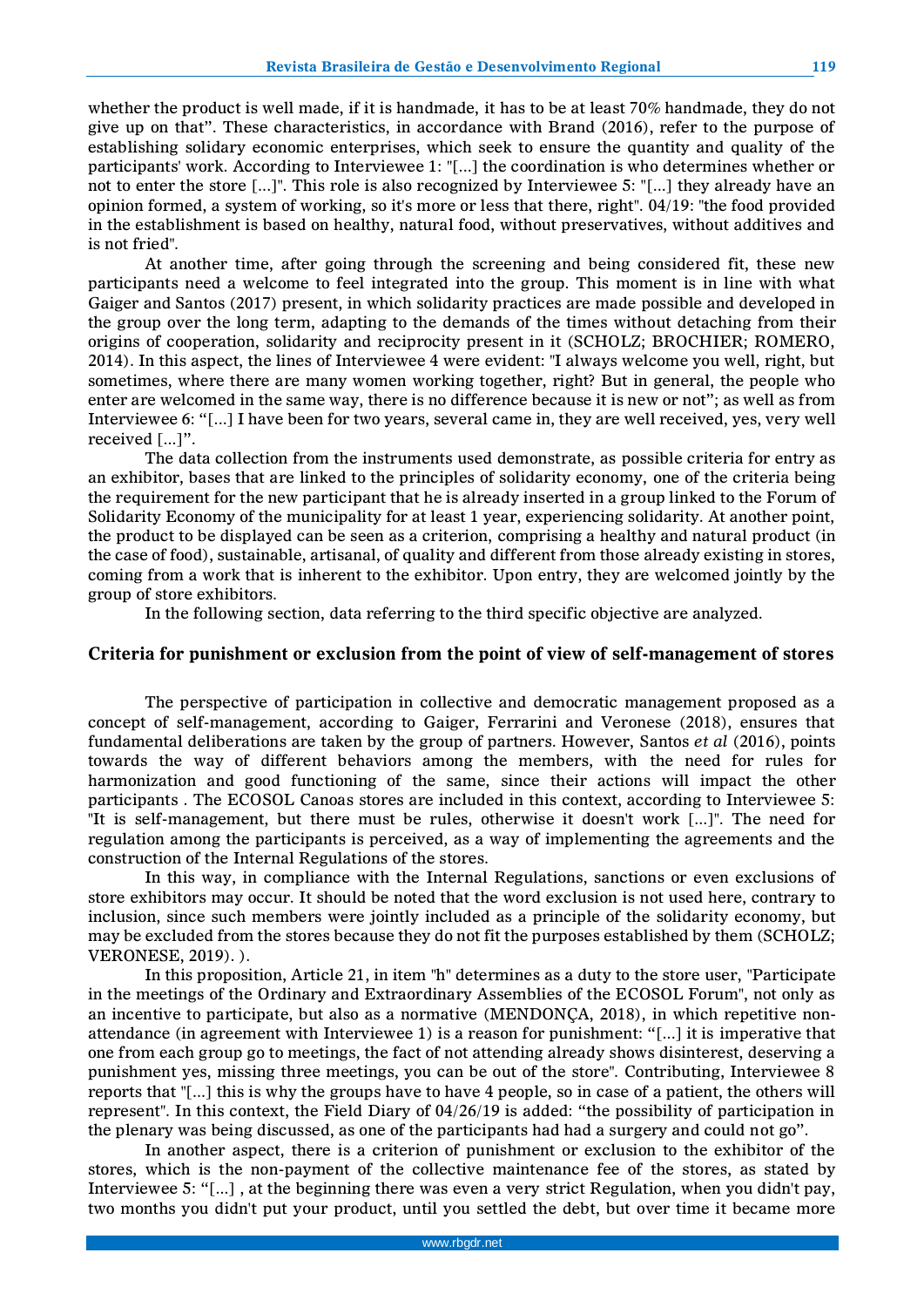flexible". In relation to the lack of payment of the collective maintenance fee of the store, the Internal Regulations have the possibility of sanctions in articles 17 and 18:

> Art. 17: The on-call worker who does not pay the fee for a month will be prevented from exhibiting and marketing his products in the following month, after the debt has been remedied, he will be able to exhibit the products again. Art. 18: The group that does not pay the fee will be suspended until due settlement and, repeating the error, will be excluded from the store project.

This prerogative of paying maintenance fees can be understood as being a characteristic of these solidarity economic enterprises, with regard to their economic viability, since according to Gaiger, Ferrarini and Veronese (2018), depending on resources can be avoided as much as possible. external sources, making everyone's cooperation essential. Evidence of this characteristic can be seen in the Field Diary of 04/23/2019: "[...] the stores look clean and have a pleasant smell, there is a certain commitment of the on-duty staff with the organization and cleaning". This understanding is also associated with what Gross (2016) defends, which brings cooperation as a characteristic of cooperativism, based on the existence of common interests and objectives, the union of the efforts and capacities of the participants.

In another variable, as a criterion for punishment, it concerns the responsibilities of the oncall worker, evidenced in the speech of Interviewee 7: "[...] I think that punishment, only if the person fails to participate, not doing the shift then ends up overloading the other people, you have to run around to open the store".

> Art. 14: The person responsible for sales, each time he is absent, will pay a fee to be defined by the Coordination. Art. 15: The on-call person responsible for sales who does not appear twice will be prevented from exhibiting and marketing their products for 15 days, and these products will be collected by the Coordination and sent to the stock warehouse. Art. 16: The on-call worker who repeats this procedure twice (02) will be excluded from the store project. Art. 19: The on-call worker who does not replace merchandise or present it with characteristics different from those that went through sorting will be warned. The fact is repeated, it will lead to the exclusion of the project group.

From a self-management perspective, ECOSOL Canoas stores have criteria for punishing or excluding store exhibitors, such as non-attendance at monthly meetings, by at least one member per group; non-payment of the collective maintenance fee of the stores is also a criterion; and the lack of responsibilities of the on-call worker. According to Veronese, Gaiger and Ferrarrini (2017), administrative processes are relevant to the management of a self-managed collective , as it allows the entrepreneurial vector to allow the sustainability of the enterprise, associated with the characteristic practices of the solidarity vector, creating reliable and more lasting social bonds governed by democracy (COSTA, 2004).

The analyzes of the fourth and final specific objective are presented below.

## **Dichotomy between just income generation and collective values**

The economic dimension of solidary economic enterprises is one of the motivational bases for the aggregation of efforts and personal resources, since it has emerged as an alternative way of facing exclusion in the capitalist way. For Pessy and Scholz (2015), they characterize an efficient way of generating income and establishing social relationships between people and their needs. In this context, the ECOSOL Canoas Stores have fulfilled the objectives for which they were constituted, according to Interviewee 2: "[...] they all sell here, if it is not the only income, or the main one, it is certainly a good complement, for example, I can pay the house bills". Added in this sense to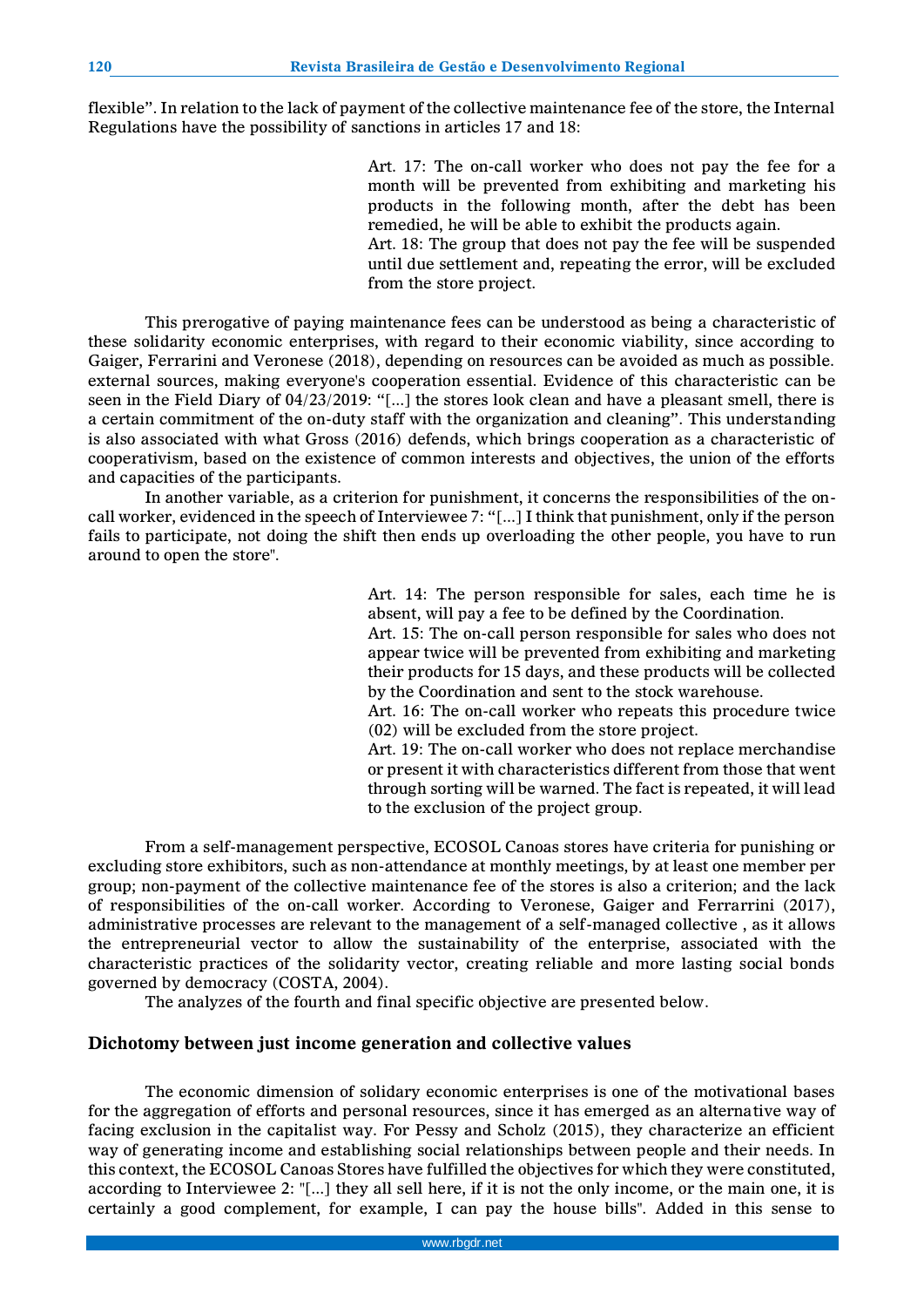Interviewee 4: "[...] you just have to have a product, you have to produce. If it's here, sell it". In this aspect, the Field Diary of 04/23/19 is associated: "[...] there are constant arrivals and departures of customers in the store and sales are made".

However, according to Ferrarini et *al* (2018), reciprocity and the redistribution of goods are the basis of activities, in a collaborative, egalitarian and collective way in these enterprises, not being, therefore, suitable only as a way to obtain income. In this context of incompatibility of just obtaining income with no commitment to the community (GAIGER; SANTOS, 2017), the speech of Interviewee 3 is reinforced: "[...] there is no way, in the solidarity economy, you have to participate, before income need to think about the collective, regardless of the need, just thinking about money is no use". Contributing to Interviewee 1: "[...] it would have to have participation, right, as much as it produces and needs sales, participation is part of growth and learning". Interviewee 6 reports that "if someone intends to make handicrafts and sell simply, it is not possible here, because the Store's Rules do not allow it. The person needs to participate in the shifts, in the organization, anyway". it brings as a guide the knowledge of solidarity economy practices, as an example in article 21, paragraph "e" that brings as duties to users: "Receive visitors and provide them with general information about ECOSOL, the Forum and the process developed in the stores." This is in line with the Field Diary of 04/25/19: "[...] the attendants interviewed are very friendly and very knowledgeable about what the Forum is about." The collective organization is noted. and normative on the collective work of the shop researched, having as a reference the rules for the good coexistence of the group defined democratically, and must be complied with to obtain egalitarianism, one of the principles of the solidarity economy (SCHOLZ; VERONESE, 2019).

In another aspect of reciprocity and collectivity (BAJOIT, 2006), it concerns sales, as they are collective stores and with on-call workers who do the same. In this sense, comments the interviewee 2: "[...] I sold several of my colleague's pieces, it's really a matter of the client's taste, very personal. I try not to influence, it's very calm". For Interviewee 1: "[...] yes, I love it, I sell much more from others than from my work". In the same thought, Interviewee 9 concludes: "[...] I get sad if I don't sell anything, when I see a colleague's product, it's the same as if it were mine". important proof: "When the sale is made, it is noted in a cash book, the label of who produced it is kept, along with the value, to be later removed, regardless of the presence of the exhibitor." In agreement with this, Interviewee 1 states that "As for sales, each one takes its value, when it sells, it is noted in an envelope, then a person in charge distributes the values of each one, without fee, without anything, of the full value." Again it is evident entrepreneurial practices of records, controls and accountability, so that transparency and democratic management prevail (BRAND, 2016).

In another perspective, Gaiger , Ferrarini and Veronese (2018) assume that in collectives of work and income generation there are individuals with capacity and full communicative rationality. These characteristics can be seen in the ECOSOL Canoas Stores, as suggested by Interviewee 2: "[...] the task, here is the service in common to all, the sale, you have to do your production, leave everything organized, tidy, well right to expose, in case you have any questions". The zeal for the business is also the object of the Internal Regulations in article 21, item "f", referring to the duties of users: "To ensure its conservation, as well as to fix and replace what may be damaged during their participation in the stores" . According to Interviewee 7: "[...] the idea of the rules is not to leave the store closed, otherwise you could go out in times of low sales and come back on commemorative dates. That's why you can leave whenever you want, but to come back, you have to walk all over again". It is also possible to see the division of costs, according to Interviewee 1: "[...] we divide the cleaning materials, bag, Durex tape, everything you need, even the costs of the card machine, we pay an amount fixed every month, regardless of the sale, to help with costs". From the data described, the data point to the social practices applied in the self-management of the store (VERONESE; GAIGER; FERRARINI, 2017), evidencing elements of management, solidarity and regulation, which make the collective a real and possible space for joint marketing of solidarity economy products in the municipality of Canoas, RS.

However, according to Ferrarini *et al* (2018) it is not just a way of producing material life, but of building bonds and practices capable of promoting citizenship. This context can be observed in the speech of Interviewee 1: "What makes me happiest is the socializing, I really like to participate, the experience with the girls, knowledge, the crafts I love, I'm passionate about it, so I feel very well, it makes me feel more fulfilled". For Interviewee 5: "[...] it is very important as a human, personal achievement, getting closer to people, getting together, is good for people's self-esteem". And Interviewee 2 contributes: "[...] I feel good, I leave the house, entertain, meet a lot of people, we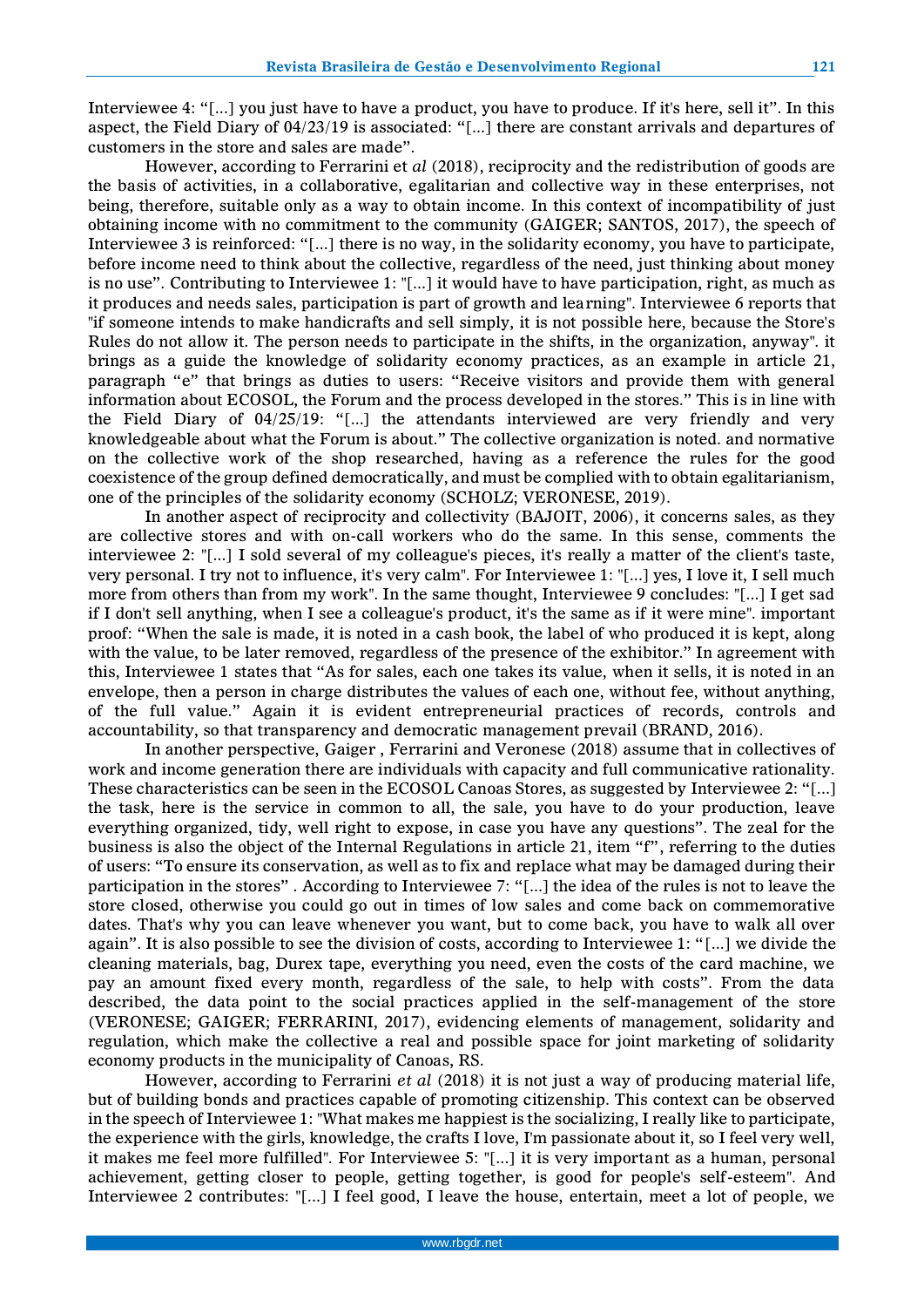become friends, so it's very good for us". Interviewee 6 also brings references in the sense of the importance of interaction between the participants of the enterprise: "[...] sometimes even in terms of treating depression, the craft brings this possibility, to treat, because it frees your creativity, the person to praise your work, it's good for self-esteem, sometimes it's even worth more than the sale itself". The social dimension is highlighted in the aforementioned passages, identifying that the solidarity economy goes beyond economic relations and the generation of work and income: it is a space for citizenship, acceptance, quality of life, solidarity and well-being (SCHOLZ; BROCHIER; ROMERO, 2014).

From the collection and analysis of the data, it was understood that the ECOSOL Canoas Stores fulfill their purposes as a way of generating income, but the collective values linked to the solidarity economy are privileged, in the construction of bonds and practices that promote citizenship and appreciation human , the next section presents the final considerations.

#### **Final considerations**

The general objective of this work was to understand how self-management is developed in shared management at ECOSOL Stores in Canoas, in view of solidarity practices. Based on the specific objectives, already answered in the data analysis, it is concluded that the self-management of stores is developed from the involvement and commitment of the members, in the division of responsibilities jointly and in the making of decisions, while they are taken from the monthly plenary sessions. It is worth noting in this aspect that participation in meetings, at the same time that it is given as an equal right to decision-making, are also requirements for them, to the extent that nonattendance to them is a criterion for possible punishments.

In another aspect, contributing to the development of self-management, the Internal Regulations point out guidelines for self-management, providing recommendations for the proper functioning of the stores, regulating the practices to be developed, in the adhesion of new members, as well as the responsibility of the on-call worker, since its actions will have a direct impact on others and on the stores as a whole, so that collective values linked to the principles of solidarity economy are privileged over earning income.

However, a greater burden of responsibilities and decision-making falls on the coordination of stores, which is responsible for the most urgent decisions, as well as a position in the face of divergences, which demand both leadership and moderation. It should be noted, however, that selfmanagement incurs in this aspect, when the coordination members are elected by the other participants, at the same time they are exhibitors equally and without any encumbrance.

Coordination plays a fundamental role in the organization of solidarity economy enterprises, visibly causing a direct impact on their achievements and growth or failure. Two relevant antagonism factors are implied in it, while on the one hand the repeated indication of the members that compose it can cause energetic directive powers, causing damage to self-management, in the decision-making in an egalitarian way. On the other hand, the repetition of the members who manage the coordination brings expertise in confronting collective interests, as well as in relations with government powers, providing representation in the debates that are inserted. In the case in question, the coordination of the Stores, present a positive leadership, not only in them, but also in the questions related to the Forum of Solidarity Economy of the municipality, a fact verified when the coordination is invariably mentioned in the interviews as a form of struggle and conquests, as well as in the tasks performed, in the way that the Internal Regulations of the Stores give autonomy for more urgent issues and decisions, and at the same time, submit to the self-management of the participants, allowing the re-election of the coordinators, even for a longer period than the one governed, given the relevance and positivity of the elect.

In another bias, the choice of a coordination team is a moderating factor, in the face of divergences, of course they occur, such as sometimes complaints about the decisions and positioning of the coordination, as well as adverse points of view. As an assignment of coordination, the design of resistance also fits, both in the direct fight in favor of the collective objectives of the Stores, as well as in the maintenance of the principles of solidarity economy, such as sustainability and the production of artisanal work, before obtaining of profit and income.

In the light of the theory in which it is inserted, confronted with the empirical practice researched. It can be said that the ECOSOL Canoas Stores fulfill their role as a tool for economic and regional development, providing exhibitors with work, income generation, solidarity and human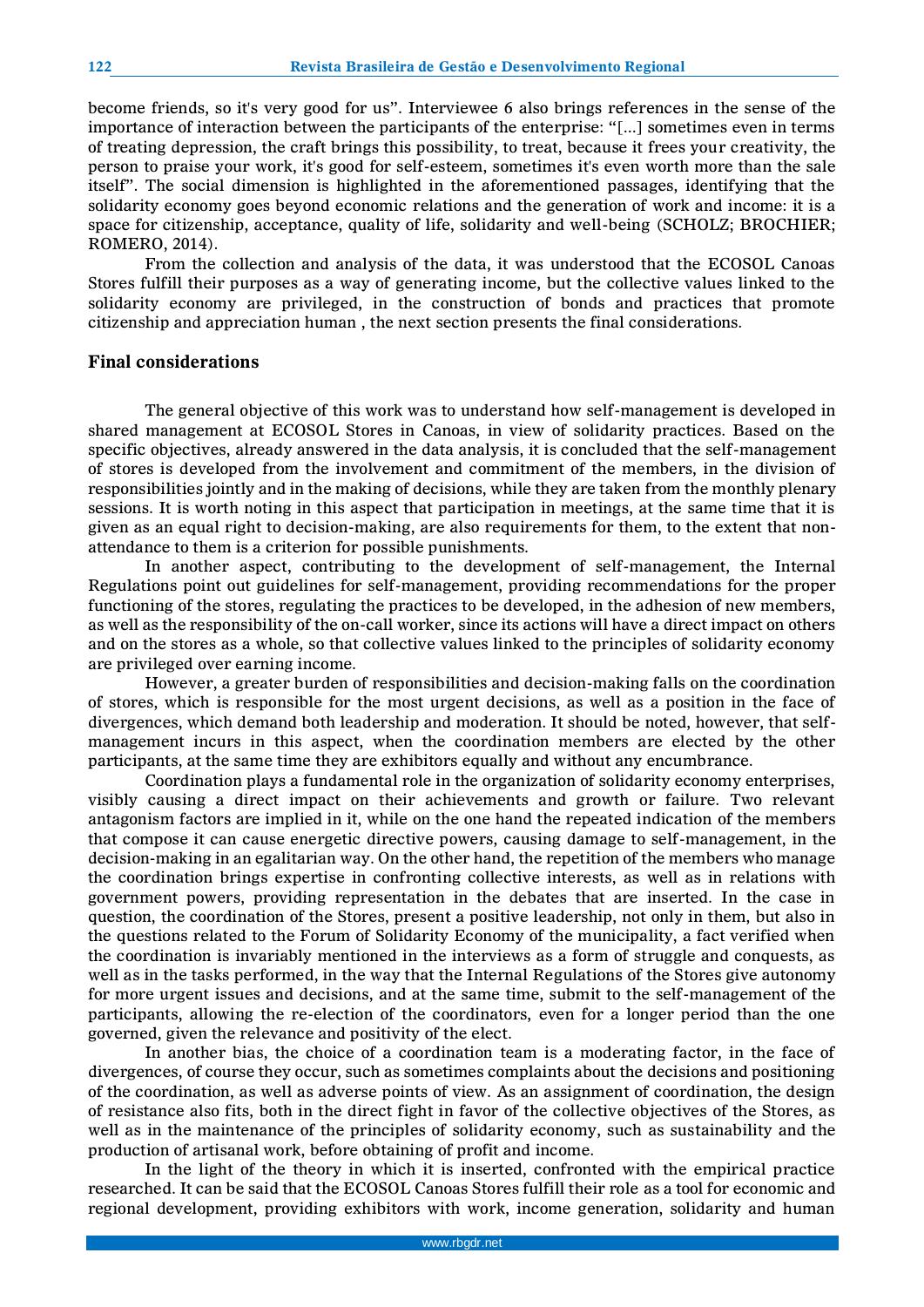appreciation in their practices. However, peculiarities as well as the possibility of day-to-day divergences must be considered, facts that do not constitute them as utopianly perfect, but possible and viable from the point of view of self-management, corresponding to the purpose for which they were created.

In the end, the construction of this article was considered very satisfactory and gratifying, primarily because of the warm way in which the exhibitors interacted during the field research and also as a testimony to the possibility and feasibility of solidary economic enterprises , provided that their members, are convinced and involved with the basic principles of solidarity economy, above all cooperation, solidarity and self-management. Based on this, a special look at such practices and experiences is left as a recommendation to the community. To government agencies, not only the creation of regulatory frameworks, but also mechanisms that facilitate the implementation and effectiveness of these projects.

As an indication of future studies, a research on social marketing is suggested, in order to give greater visibility and growth to ECOSOL Canoas Stores, as well as the dissemination of its practices for expansion in new ventures.

## **References**

BAJOIT, Guy. **Tudo muda:** proposta teórica e análise da mudança sociocultural nas sociedades ocidentais contemporâneas. Ijuí: Ed. da Unijuí, 2006.

BRAND, Fabiane Cristina. O empreendedorismo em uma dimensão de economia solidária: uma revisão teórica. **Desenvolve:** Revista de Gestão do Unilasalle, Canoas, v. 5, n. 1, p. 153-174, mar. 2016. DOI [http://dx.doi.org/10.18316/2316-5537.16.19.](http://dx.doi.org/10.18316/2316-5537.16.19) Disponível em: [http://revistas.unilasalle.edu.br/index.php/desenvolve/article/view/2316-5537.16.19/pdf.](http://revistas.unilasalle.edu.br/index.php/desenvolve/article/view/2316-5537.16.19/pdf) Acesso em: 03 abr. 2019.

BORGES, Maria de Lourdes *et al*. Interações e ações dos sujeitos na cultura da gestão de resíduos. **Mouseion:** Revista Eletrônica do Museu e Arquivo Histórico La Salle, Canoas, n. 14, p. 99- 120, jan. 2013. DOI [http://dx.doi.org/10.18316/1018.](http://dx.doi.org/10.18316/1018) Disponível em: http://revistas.unilasalle.edu.br/index.php/Mouseion/article/view/1018. Acesso em: 20 abr. 2019

CAMPOS, Claudinei José Gomes. Método de análise de conteúdo: ferramenta para a análise de dados qualitativos no campo da saúde. **Revista Brasileira de Enfermagem**, Brasília, v. 57, n. 5, p. 611-614, out. 2004. DOI [http://dx.doi.org/10.1590/S0034-71672004000500019.](http://dx.doi.org/10.1590/S0034-71672004000500019) Disponível em: http://www.scielo.br/scielo.php?script=sci\_arttext&pid=S0034- 71672004000500019&lng=en&nrm=iso. Acesso em: 20 abr. 2019.

COSTA, Ana Paula Borba. **Processo de incubação em economia solidária à luz de preceitos de autogestão**: experiências de estudantes de graduação da OASIS/UFRN. 2018. 75f. Dissertação (Mestrado em Administração) - Centro de Ciências Sociais Aplicadas, Universidade Federal do Rio Grande do Norte, Natal, 2018. Disponível em: [https://repositorio.ufrn.br/jspui/handle/123456789/25771.](https://repositorio.ufrn.br/jspui/handle/123456789/25771) Acesso em 05 abr. 2019.

FERRARINI, Adriane Vieira *et al*. Empreendimento econômico solidário e empresa social: ampliando abordagens e integrando conceitos no diálogo Norte-Sul. **Polis**, Santiago, v. 17, n. 49, p. 299-322, mai. 2018. DOI [http://dx.doi.org/10.4067/S0718-65682018000100299.](http://dx.doi.org/10.4067/S0718-65682018000100299) Disponível em: https://scielo.conicyt.cl/scielo.php?script=sci\_arttext&pid=S0718- 65682018000100299&lng=en&nrm=iso. Acesso 03 abr. 2019.

GAIGER, Luiz Inácio Germany; SANTOS, Aline Mendonça dos. **Solidariedade e ação coletiva:** trajetórias e experiências. São Leopoldo: Ed. da UNISINOS, 2017.

GAIGER, Luiz Inácio; FERRARINI, Adriane; VERONESE, Marília. O Conceito de Empreendimento Econômico Solidário: Por uma Abordagem Gradualista. **Dados**, Rio de Janeiro, v. 61, n. 1, p. 137-169, mar. 2018. DOI [http://dx.doi.org/10.1590/001152582018149.](http://dx.doi.org/10.1590/001152582018149) Disponível em: [http://www.scielo.br/scielo.php?script=sci\\_arttext&pid=S0011-](http://www.scielo.br/scielo.php?script=sci_arttext&pid=S0011-52582018000100137&lng=en&nrm=iso) [52582018000100137&lng=en&nrm=iso.](http://www.scielo.br/scielo.php?script=sci_arttext&pid=S0011-52582018000100137&lng=en&nrm=iso) Acesso em: 03 abr. 2019.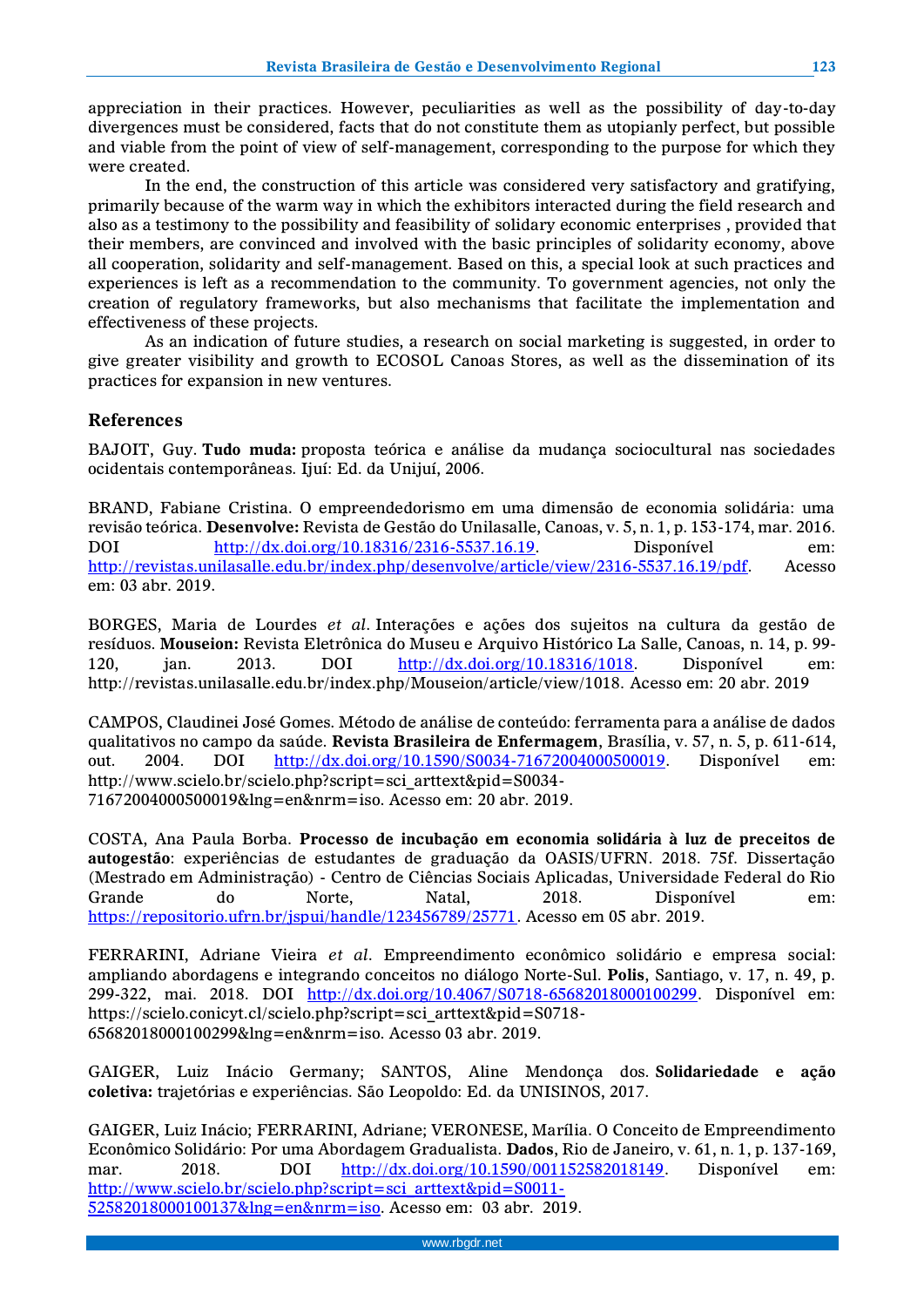GIL, Antônio Carlos. **Como elaborar projetos de pesquisa**. 5. ed. São Paulo: Atlas, 2002.

GROSS, André. **Memórias institucionais da reciclagem de resíduos pós-consumo em duas cooperativas da economia solidária**. - Centro Universitário La Salle, Canoas, 2016. Disponível em: [http://biblioteca.unilasalle.edu.br/docs\\_online/tcc/mestrado/memoria\\_social\\_e\\_bens\\_culturais/201](http://biblioteca.unilasalle.edu.br/docs_online/tcc/mestrado/memoria_social_e_bens_culturais/2016/agross.pdf) [6/agross.pdf.](http://biblioteca.unilasalle.edu.br/docs_online/tcc/mestrado/memoria_social_e_bens_culturais/2016/agross.pdf) Acesso em: 03 abr. 2019.

MENDONCA, Suzana Fernandes. Deveres Fundamentais de Solidariedade. **Revista de Derecho**, Montevideo-Uruguai, [S.l.], n. 18, p. 91-116, 2018. DOI [http://dx.doi.org/10.22235/rd.v18i2.1666.](http://dx.doi.org/10.22235/rd.v18i2.1666) Disponível em: [http://www.scielo.edu.uy/scielo.php?script=sci\\_arttext&pid=S2393-](http://www.scielo.edu.uy/scielo.php?script=sci_arttext&pid=S2393-61932018000200091&lng=es&nrm=iso) [61932018000200091&lng=es&nrm=iso.](http://www.scielo.edu.uy/scielo.php?script=sci_arttext&pid=S2393-61932018000200091&lng=es&nrm=iso) Acesso em 03 abr. 2019.

MINAYO, Maria Cecília de Souza. Qualitative analysis: theory, steps and reliability. **Ciência & Saúde coletiva**, Rio de Janeiro, v. 17, n. 3, p. 621-626, mar. 2012. DOI [http://dx.doi.org/10.1590/S1413-](http://dx.doi.org/10.1590/S1413-81232012000300007) [81232012000300007.](http://dx.doi.org/10.1590/S1413-81232012000300007) Disponível em: [http://www.scielo.br/scielo.php?script=sci\\_arttext&pid=S1413-](http://www.scielo.br/scielo.php?script=sci_arttext&pid=S1413-81232012000300007&lng=en&nrm=iso) [81232012000300007&lng=en&nrm=iso.](http://www.scielo.br/scielo.php?script=sci_arttext&pid=S1413-81232012000300007&lng=en&nrm=iso) Acesso em: 08 abr. 2019.

PÁDUA, Elisabete Matallo Marchesini de. **Metodologia da pesquisa:** abordagem teórico-prática. 18. ed. Campinas: Papirus, 2016.

PESSY, Roseana Benelli; SCHOLZ, Robinson Henrique. Análise do perfil dos empreendedores de economia solidária que participam do Fórum canoense de economia popular solidária de Canoas-RS. In: SCHOLZ, Robinson Henrique; BORGES, Maria de Lourdes. **Práticas sociais na economia solidária:** tecendo experiências e pesquisas sobre incubação. Canoas: Ed. do Unilasalle, 2015. p. 141- 162.

SANTOS, Clarice Silva; *et al*, Psicologia & economia solidária: possíveis intervenções. **Diálogo.** Revista Temática Acadêmico-Científica do Centro Universitário La Salle, Canoas, n. 31, p. 47-57, abr. 2016. DOI [http://dx.doi.org/10.18316/2238-9024.16.23.](http://dx.doi.org/10.18316/2238-9024.16.23) Disponível em: [http://revistas.unilasalle.edu.br/index.php/Dialogo/article/view/2238-9024.16.23.](http://revistas.unilasalle.edu.br/index.php/Dialogo/article/view/2238-9024.16.23) Acesso em: 4 abr. 2019.

SCHOLZ, Robinson Henrique; BROCHIER, Rita de Cássia da Rosa Sampaio; ROMERO, Mychel da Silva. Dádiva, inovação social e liderança solidária compartilhada em cooperativas de catadores. SCHOLZ, Robinson Henrique (org.). **Economia solidária e incubação**: Uma construção coletiva de saberes. São Leopoldo: Oikos, 2014, p. 25-46.

SCHOLZ, Robinson Henrique; VERONESE, Marília Veríssimo. Contribuição da estratégia como prática à liderança solidária compartilhada. In: SALVAGNI, J.; NODARI, C. L.; LIBARDONI, P. J. (Orgs.). **As organizações e o trabalho no Brasil contemporâneo**. Curitiba: Editora Appris, 2019, p. 171-185.

SEGHETTO, Alexandra Carla; SCHOLZ, Robinson Henrique. Gestão cooperativa e suas práticas em uma cooperativa de catadores de resíduos sólidos urbanos. In: SCHOLZ, Robinson Henrique; BORGES, Maria de Lourdes. **Práticas sociais na economia solidária:** tecendo experiências e pesquisas sobre incubação. Canoas: Ed. do Unilasalle, 2015. p. 11-32.

SEVERINO, Antônio Joaquim. **Metodologia do trabalho científico.** 24. ed. São Paulo: Cortez, 2016.

VERONESE, Marilia Verissimo; GAIGER, Luiz Inácio; FERRARINI, Adriane Vieira. Sobre a diversidade de formatos e atores sociais no campo da Economia Solidária. **Caderno CRH**, Salvador, v. 30, n. 79, p. 89-104, abr. 2017. DOI [http://dx.doi.org/10.1590/s0103-49792017000100006.](http://dx.doi.org/10.1590/s0103-49792017000100006) Disponível em: [http://www.scielo.br/scielo.php?script=sci\\_arttext&pid=S0103-](http://www.scielo.br/scielo.php?script=sci_arttext&pid=S0103-49792017000100089&lng=en&nrm=iso) [49792017000100089&lng=en&nrm=iso.](http://www.scielo.br/scielo.php?script=sci_arttext&pid=S0103-49792017000100089&lng=en&nrm=iso) Acesso em: 03 abr. 2019.